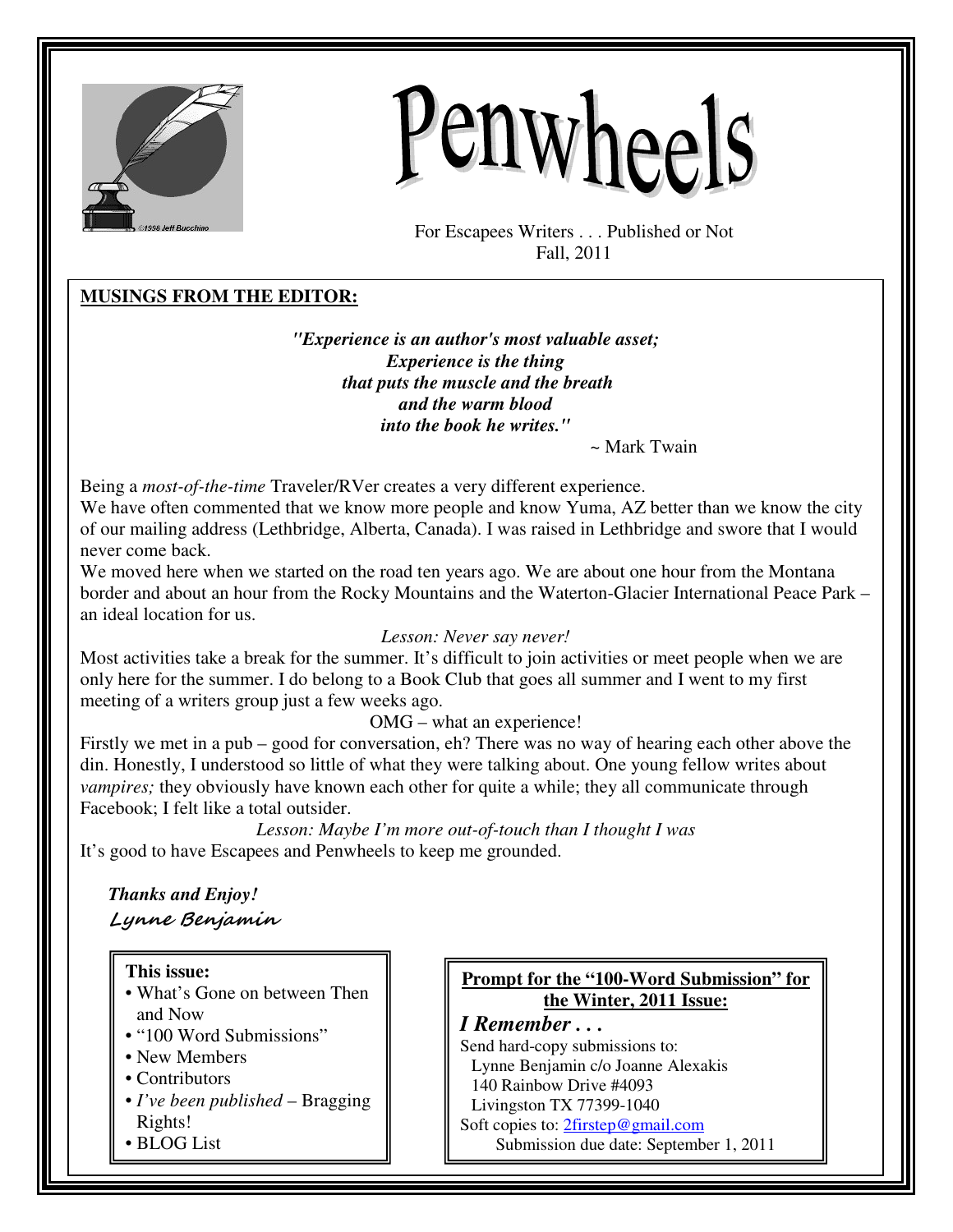## **What's Gone on between Then and Now**

## *Jojoba Hills writing group – Contributed by Alice Zyetz*

Just a reminder that our Jojoba Hills writing group starts again in October.

We've been dark through the summer.

Wednesday mornings from 10am to 12 noon in the card room.

Everybody is welcome. We do 10-minute writings in response to a prompt and then share with each other.

Lots of laughs and an occasional tear.

*Penwheels BoF Meeting: Escapade 2011 – Contributed by Barbara A. Bowers,* SKP # 77439 Six people met in Gillette, Wyoming, for the Penwheels BoF meeting held August 29, 2011. *Current Penwheels members* 



(SKP #81050)



Jeannie Winniford Barbara Bowers (SKP #77439)

Four people joined the BoF at the Escapade

## *New Members*



Nancy Cullinan (64632)



Chris Guld (101167)



Vicki Andreotti (97968)



Judy Howard (105429)

Introductions were made by telling a little about our writing history and goals. The writing interests listed on the sign-in sheet included: blogging, journaling, reporting, poetry, fiction, memoirs, articles for newsletters, publishing, family history and stories, and future and present books/novels.

We finished the hour by doing a 10-minute writing exercise using the prompt, "I Remember". Everyone shared what they had written and was encouraged to send a copy to the Penwheels newsletter. Hopefully, those will be shared in a future issue.

## *New Members*

*Welcome All!* 

Vicki Andreotti SKP # 97968 Nancy Cullinan SKP # 64632 Chris Guld SKP # 101167

Judy Howard SKP # 105429 Bruce Siff SKP # 20703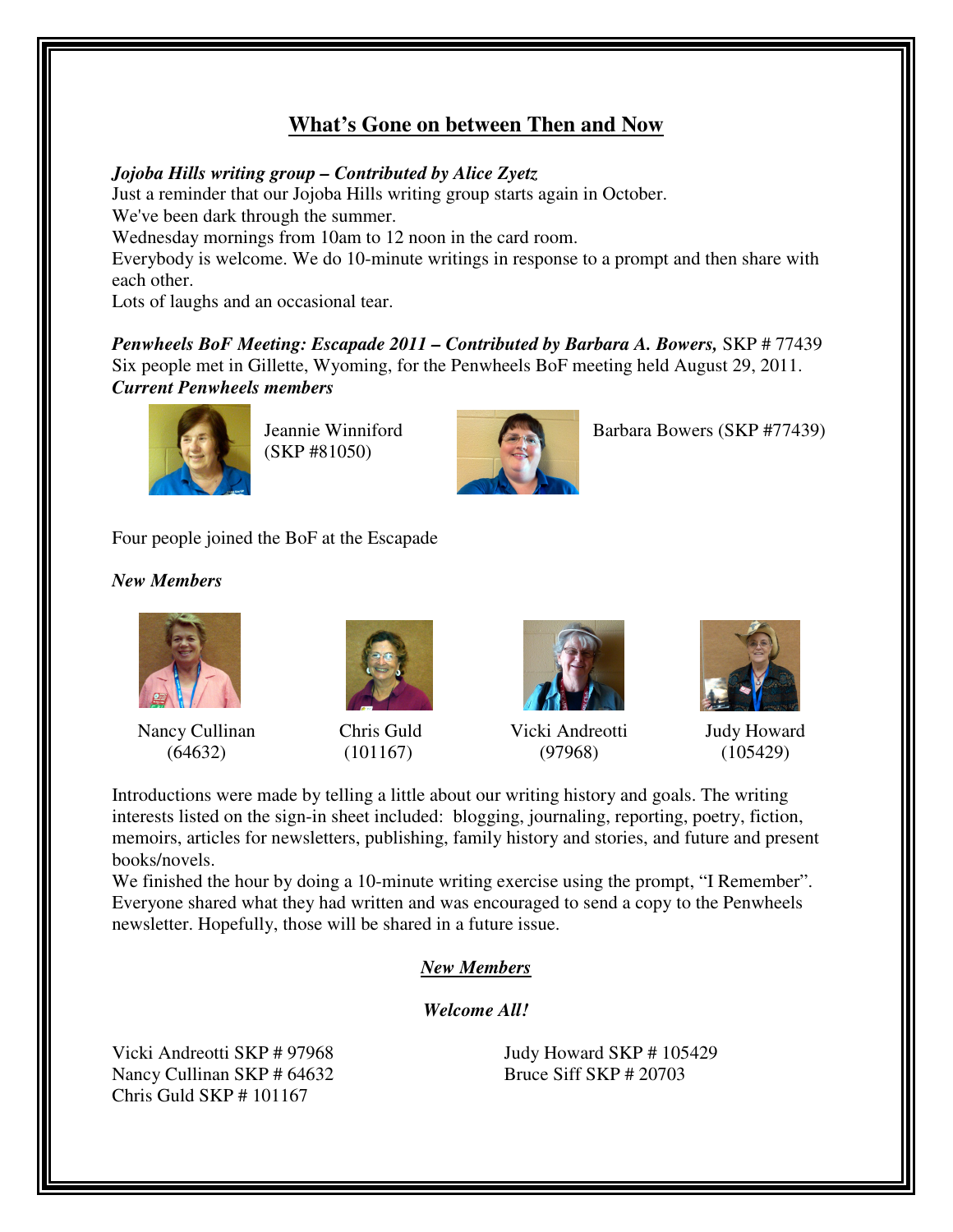## **Announcement from our Membership Volunteer – Joanne Alexakis**

## **The Penwheels BOF newsletter is offered online – paperless as well as hardcopy!**

• Register on the Penwheels electronic bulletin board (http://groups.yahoo.com)

- *Online only* newsletter subscribers receive 6 issues (1 1/2 year's worth)
- *Hard copy* newsletter receive only 4 issues sent to you via snail mail.

#### **Renewing your Penwheels BoF newsletter subscription is easy!**

**Hard Copies -** Expiration date is noted on your mailing label – Please send an \$8.00 check made out to **Penwheels** to: Joanne Alexakis, 140 Rainbow Dr. #4093, Livingston TX 77399.

Receive on-line notification of expiration date- (**make sure your email address is up-to-date**)

*The cost is \$8.00 for either method of delivery.*

## *Contributions -"100 Word Submissions"* **Prompt:** *My summer was . . .*

## *My summer was . . .* **Hawai'i! - Contributed by Joanne Alexakis,** SKP # 19367

- $\checkmark$  First-time visit, Big Island, family affair: 2 brothers, niece
- $\checkmark$  5 hour flight, timeshare apartments, Jeep Wrangler rental
- $\checkmark$  Tropical Botanical Gardens, Akaka Falls, steaming Kilauea Volcano, lava tube tunnels
- $\checkmark$  Hilo Hattie Hawaiian shirt for hubby; Puka beads, floral-print shorts, sleeveless flowered tops for me
- $\checkmark$  Grilled Ahi, white rice, Tropical Dream ice cream
- $\checkmark$  Beautiful blue ocean, surf pounding the shore, beach umbrellas, turquoise mock-tankini, silver swimsuit cover-up, suntan–no burn!
- $\checkmark$  Snorkeling, deep sea fishing boat, bright vibrant multi-colored fishes, eel hiding in underwater coral, Black Sand beach, Green sea turtles
- $\checkmark$  Bar-hopping, Hula dancing girls, sunsets
- $\checkmark$  Mahalo thank yous, Aloha spirit

## *My summer was . . .* **Contributed by Delbert Ashby,** SKP # 67666

As the summer of 2011 progressed, I reflected on the blessing of having my mother still alive and in good health. Then I read a medical article proclaiming that lifting hand weights for 15 minutes a day, three days each week, for three months, you would add 12 years to your life. These two things tied together because my mother, at her 90<sup>th</sup> birthday, started using one pound weights in each hand. Soon, she was lifting 10 pounds in each hand, simultaneously, and still does. She is now headed for 99, still lives alone and is sharp of mind. Try it!

## **Contributed by Lynne Benjamin,** SKP # 86190

*The summer of 2011 was ...* a little yucky; a little exhilarating; and a little amazing. The weather started out cold and snowy; we lost a close Escapee friend to a horrific traffic accident; we renewed valued old friendships; and one of my editors sent me a Press Pass to do research for an article in the Spring.

It felt like a lifetime happened in those few short months. BUT - damn - I can't take losing another friend!!

## **Booked (into the library), but not Booking (around the track) Contributed by Barbara A. Bowers,** SKP # 77439

The summer of 2011 was literary. The local library offered reading contests for all age levels, from read-to-me tots to adults. For every three books, magazines, or audio books checked out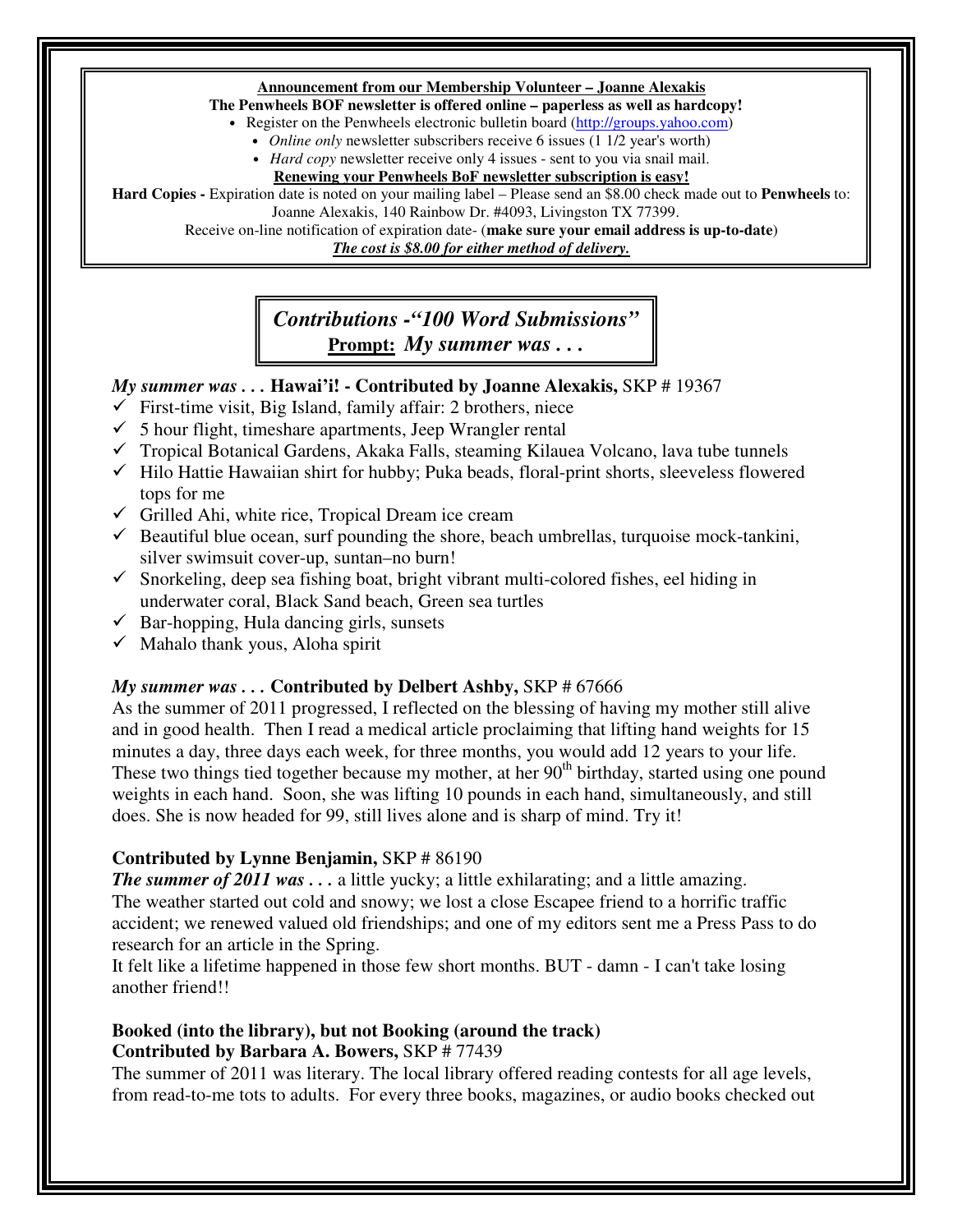and completed, one was able to put his or her name in a drawing for an MP3 player, an e-reader, or other prizes. I read eighteen books in June and fifteen in July. Although I have always enjoyed reading and was excited about the competitive aspect of the experience, I am not sure that it was the best for my health, as I did not do much physical activity.

This summer has been really weird, sometimes good, and sometimes strangely bad. Think I'll be happy when 2011 actually ends.

## *My summer was . . .* **Contributed by Pete Gray**, SKP # 80765

Health issues can have a devastating effect on a summer's enjoyment.

My wife, Grace Guido, has had an array of challenges that have curtailed our activities. I had a touch of flu.

There were a few highlights, however:

- one of my photos appeared on the cover of June/July Escapees Magazine,
- an operation on Grace's knee was successful, and
- a bathroom remodeling.

We still anticipate participation in an RV Rally in September and a return to Texas in October. The past recedes into alterable memory — a new season invokes new hopes.

## *My summer was . . .* **Contributed by Terry Hager***,* SKP # 48315

Summer of 2011. Quebec, New Brunswick, Nova Scotia and Newfoundland. Lobster and lighthouses, foggy drives and misty harbors, nesting Northern Gannets and bald eagles, dolphins and the Bay of Fundy's dramatic tides, moose pizza and icebergs, happy hours with some of our best friends.

Oops! Wrong road, long time till a turnaround.

Stop! Moose and her calf. No oops!

Oops! Another wrong turn. Long wide driveway for turnaround.

Double oops! Driveway newly sealed. Tracks from my rig.

Write out a check.

Memories to last till long after we hang up the keys.

## *My summer was . . .* **Contributed by Doris Hutchins**

Babysat for my Great, Great, Grandson Chance, with my wrinkled old hand holding his smooth newborn hand.

He is now eleven months old and I eighty plus.

Amazing to watch him grow and observe the similarities; between picking up cereal with his tiny finger and how I have a time trying to pick up my needle, my off-balance walking and he having the same problem learning to walk, pushing his cart around and me pushing my walker, he is walking up and down stairs and I am still faltering.

Seems as a person ages, they revert back to younger years.

## *My summer was . . .* **Contributed by Marianna Nelson,** SKP # 45711

An 8-day tour in the Canadian Rockies fulfilled my most urgent bucket-list dream. Having twice missed the opportunity when Bruce and I were motorhoming, this year we decided to go all out (\$\$\$) and do it.

Flawlessly organized by the Rocky Mountaineer Company, our tour included the following:

• two days riding the Rocky Mountaineer train from Vancouver to Banff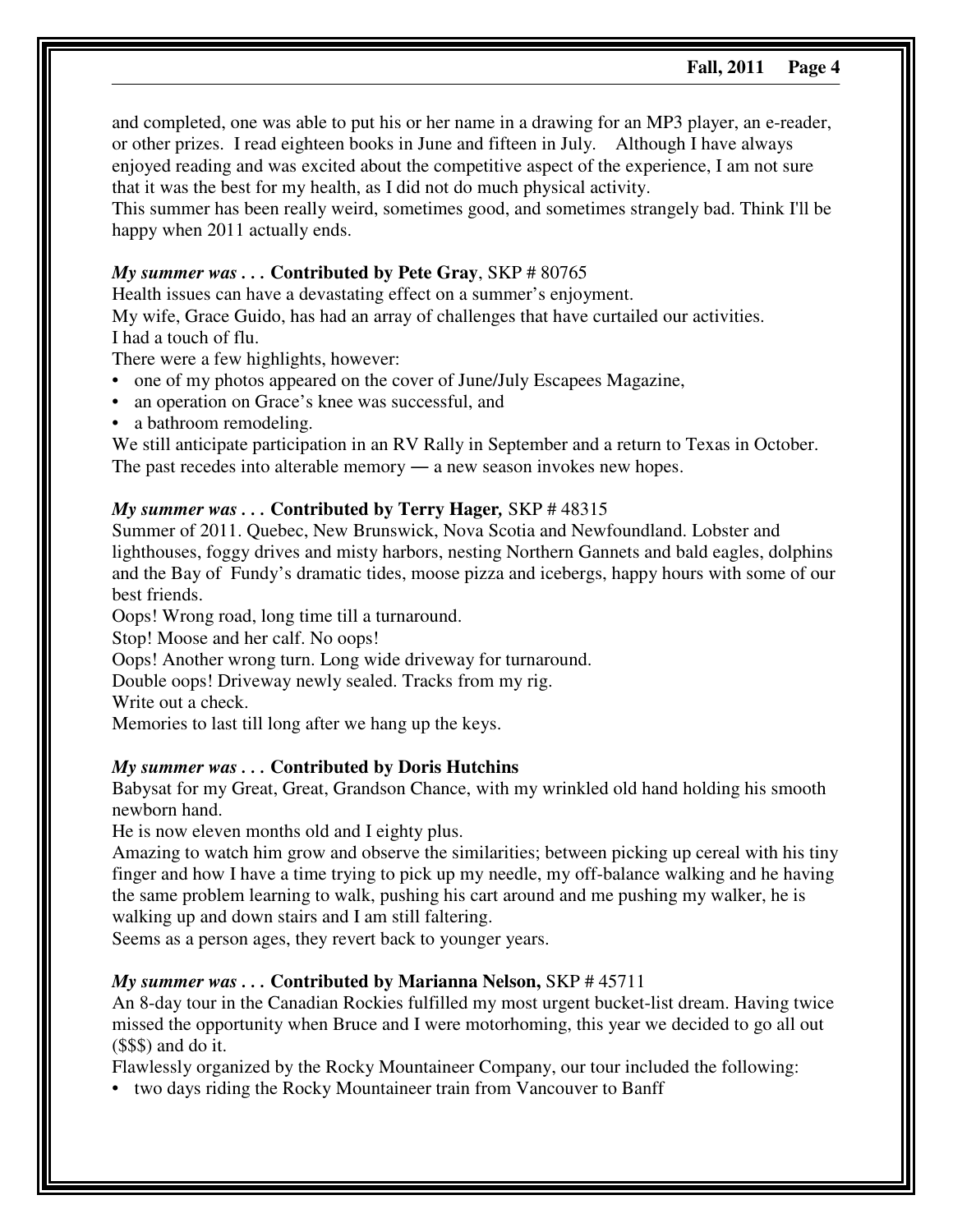- three days riding coaches driven through the Rockies by knowledgeable guides
- two exciting "flightseeing" helicopter rides over glacier-covered mountains

The hotels gave us their best room each night (the RMC told them Aug.  $18<sup>th</sup>$  was our  $55<sup>th</sup>$ wedding anniversary). Plus, on the big day, a chilled bottle of champagne awaited us in our Lake Louise room. Even the weather was great (must have been Lynne's doing).

## *My summer was . . .* **Contributed by Helen Taylor**, SKP # 295

My book, "Grandma's Other Life" is finished and available on Amazon.com. I plan to be at Quartzsite in January and/or February for the book signing opportunities. It sure sounds like fun and something new for me! My daughter, Rhoda, who contributed to the book, will be going to Q with me. My part-time paying job that I've had for a couple years or so, working one day a week, has grown some. They've added a couple more days each month, and it now takes me another day just to recuperate from working two days in a row. Woe is me!

> **Prompt for the "100-Word Submission" for the Winter, 2011 Issue:** *I Remember . . .*

## *I've Been Published* **– Bragging Rights!**

*Let Us Know About Your Current Publications*  **• Your Name and SKP #** 

**• Title of** *Piece*

**• Magazine or Book and Date** 

- **Margo Armstrong,** SKP # 47139
	- Ta ta! I finally managed to format my latest eBook "For Women Only Traveling Solo in Your RV, An Adventure of a Lifetime" and upload it to the Nook eBook section of Barnes & Noble (and Kindle Amazon). If anyone needs assistance with the ePub format I am happy to answer questions. Just email me, ARMSTRM at IX.NETCOM.COM
- **Lynne Benjamin**, SKP # 86190
	- *RVing Across The Border, Snowbirding 101, RV West* (E-Column) http://www.rvwest.com/index.php/snowbirding\_101/article/rving\_across\_the\_border
	- *Four Corner Canyons, RV Lifestyle Magazine, Vol. 40 No. 2, / digital copy, page 40* http://rvlifemag.dgtlpub.com
	- *I am Canadian! Escapees Magazine*, September/October 2011, page 8
- **Barbara Bowers,** SKP # 77439, editor, *The High Flyer*, Christian Fellowship C-BoF's newsletter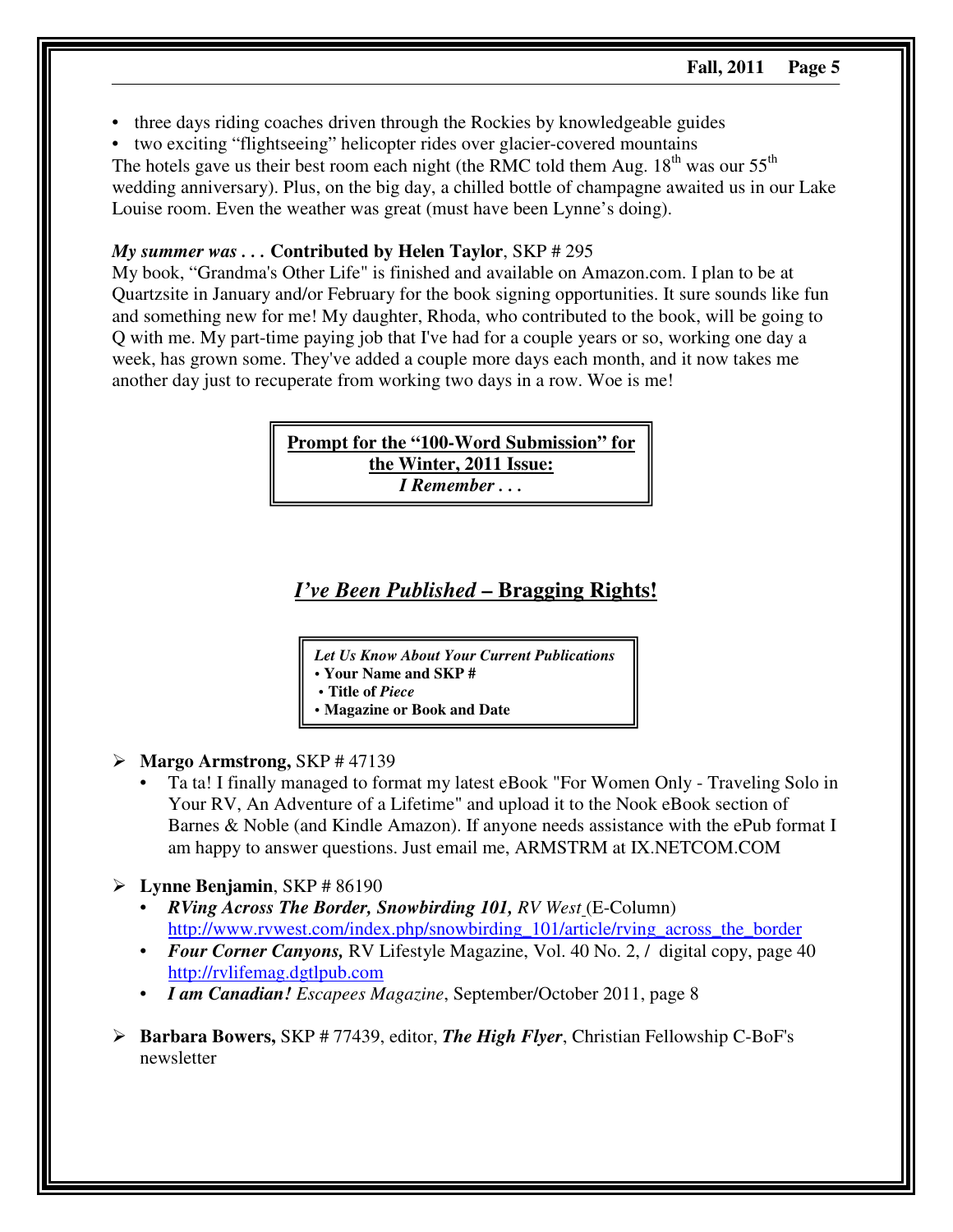- **Jaimie Bruzenak**, SKP# 19361,

• *The Woman's Guide to Solo RVing* and *Retire to an RV: The Roadmap to Affordable Retirement*, ebooks formatted for Kindle/Nook/iPad devices, Pine Country http://www.rvlifestyleexperts.com/rv-books/ebooks/

• *Minnesota's Mesabi Trail: Gateway to Mining, Hockey and the Boundary Waters,*  Routes at RoadTripAmerica, http://www.roadtripamerica.com/forum/content.php?894- Minnesota-Mesabi-Trail-gateway-to-mining-hockey-boundary-lakes

- **Terry Hager**, SKP # 48315, *Escapees Magazine*, the cover of June/July, 2011 issue

## *Resources, Tips and Reviews*

- *Submitting a query to Magazines – Contributed by Jaimie Bruzenak* SKP # 19361 Before submitting a magazine article, writers should always check their writer's guidelines. Sometimes those are not online. Another place to get information about a magazine, their readership and type of articles they run is by reading their media kits. There will be all sorts of demographic information plus a description of the type of information they provide. The advertising calendar can give you clues about the focus of particular issues so you can slant your story to match. Next time, take a look at their section on advertising and get insight into the publication.

For the full article which appeared in the June 25, 2008 issue of Writers Weekly, see http://www.writersweekly.com/this\_weeks\_article/004767\_06252008.html

- *"The Beginner's Guide to Ebooks"* is now priced at \$0.00 at Amazon:

http://www.amazon.com/Beginners-Guide-Ebooks-ebook/dp/B005CLDN88/ This might not last for long so if you would like to learn more about ebooks, their formats, and how to read them get over to Amazon and download this quickly. And tell your friends... I'd love to move as many copies as possible while it's free.

I hope you like it and this one's on me: http://www.amazon.com/Beginners-Guide-Ebooksebook/dp/B005CLDN88/ After reading it, if you have time, I'd love it if you can leave a short review at Amazon.

Gary McLaren, WorldwideFreelance.com

P.S. If you don't have a Kindle you can still read this using Amazon's free Kindle App for PC. If you have a Nook ebook reader you can also find this at B&N Nook Books. *(Editor's note: This was sent to me in an e-mail Aug. 30th)* 

- *Amazon ebooks* – **Contributed by Jaimie Bruzenak SKP # 19361**

If you are considering selling an ebook on Amazon - or are curious as to how it works - this blog entry by my stepdaughter is a must-read



http://www.epublishingworks.com/articles. It basically explains pricing, commission and how much you can/will make. Click on The 99¢ eBook: Boom or Bust? (Editors note: this article is accurate as of September 1 but Amazon is constantly changing elements of their programs)

Nina Paules is the founder of eBook Prep, a full service eBook design firm that caters to the busy author working on a budget. eBook Prep connects e-reader savvy readers with their favorite authors' backlists and authors with a bright new source of royalties. Learn more at www.ebookprep.com and www.epublishingworks.com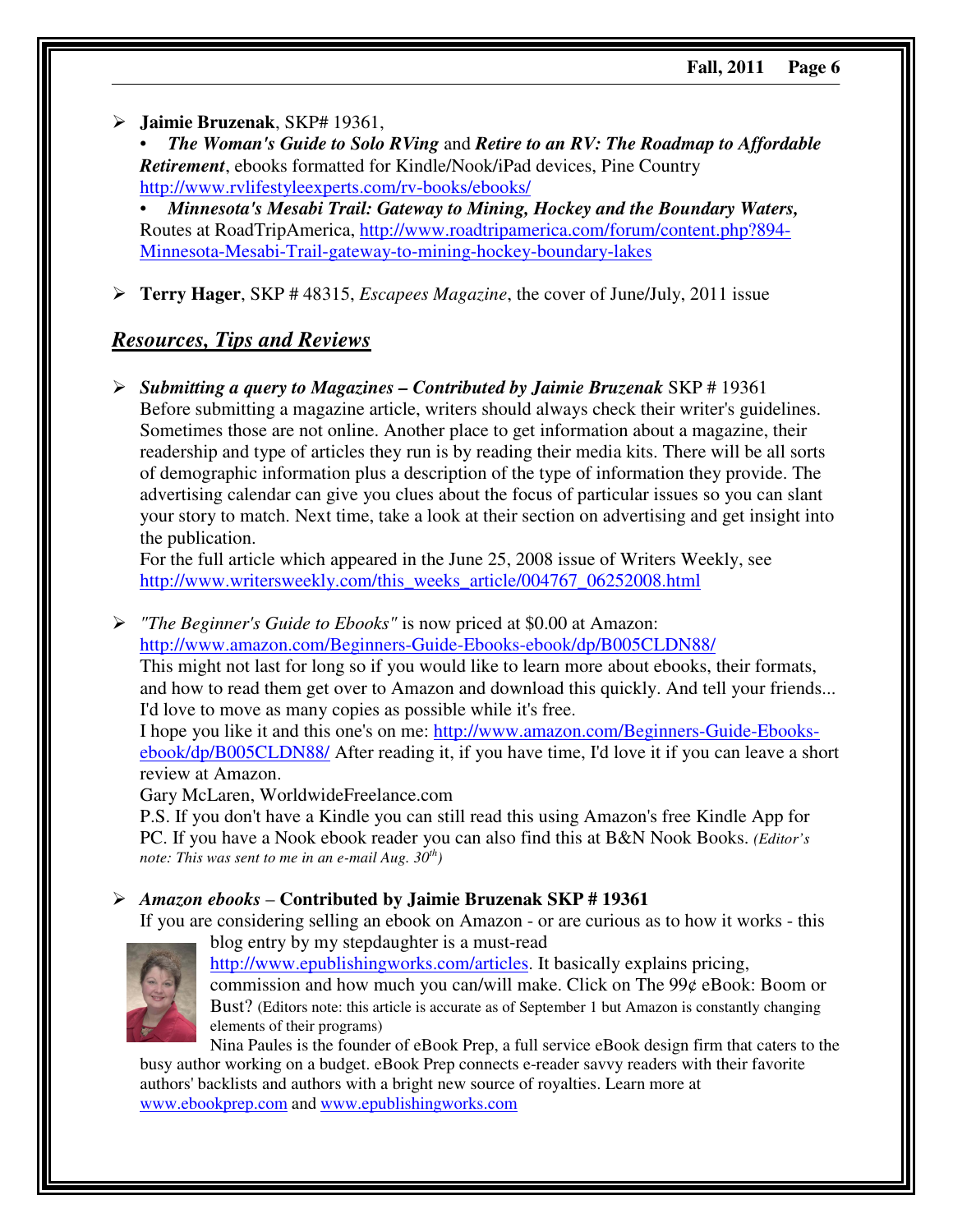*Book Review –* **Contributed by Joanne Alexakis,** SKP # 19367 (*New Penwheeler Bruce Siff brusif@juno.com has written a novel he would like other PWers to read and hopefully give guidance about putting his story on Kindle. Please contact Bruce to help him out.)* 

#### **Novinski's Vendetta by Mason X. Tyler**

This novel begins with a young man born in 1929 who grabs opportunities that life presents to him. From selling newspapers on a street corner to amateur radio to service in WWII in Japan, the author sketches through the life of Tom Norrin who works for the United States Intelligence Agency. Tom repairs teletype and wireless telecommunications equipment in U.S. strongholds all over the world. He also does some double agent spying for this foreign affairs department while dodging undercurrents of political revolution.

A continuous thread runs through the story as our hero contemplates carrying out a family vendetta first declared by his great great grandfather. A surprise ending!

## *BLOG List*

#### **Lynne Benjamin**

- http://firstep-andlifegoeson.blogspot.com/
- http://lynnefred-winter.blogspot.com/

#### **Barbara Bowers**

• http://blessed-b.blogspot.com/

#### **Jaimie Bruzenak**

• http://blog.rvlifestyleexperts.com/

#### **Carolyn Harris**

http://blog.seattlepi.nwsource.com/lynscircle/ http://travelingnewzealand.blogspot.com/ http://wednesdayswoman.livejournal.com/

#### **Kay Kennedy**

- http://boomersrememberhistory.blogspot.com
- http://portablewritingnewsletter.blogspot.com
- http://freelancewriter.booklocker.com
- http://travelingwithinky.blogspot.com (the cat's travel BLOG)

#### **Barbara Kaufmann**

• http://www.onewordsmith.blogspot.com/

#### **Patty Lonsbary**

- http://www.glotours.blogspot.com **Bess McBride**
- http://www.rvromance.com

#### **Darlene Miller**

- http://rvchuckles.blogspot.com **Marianna and Bruce Nelson**
- http://www.otr.studio221.net

#### **Betty Prange**

• http://www.PrangeDePlume.blogspot.com **Beth Ramos** 

- http:/www.rootsandroutes.us
- http:/www.peaceandgood.us

#### **Elaine Seavey**

• http://www.elaineseavey.wordpress.com

## **Contributors to this issue of the Penwheels Newsletter:**

**Joanne Alexakis Margo Armstrong Del Ashby Lynne Benjamin Barbara A. Bowers Jaimie Hall Bruzenak George Bruzenak** 

**Doris Hutchins Terry Hager Jade Jackson Marianna Nelson Helen Taylor Jeannie Winniford Alice Zyetz**